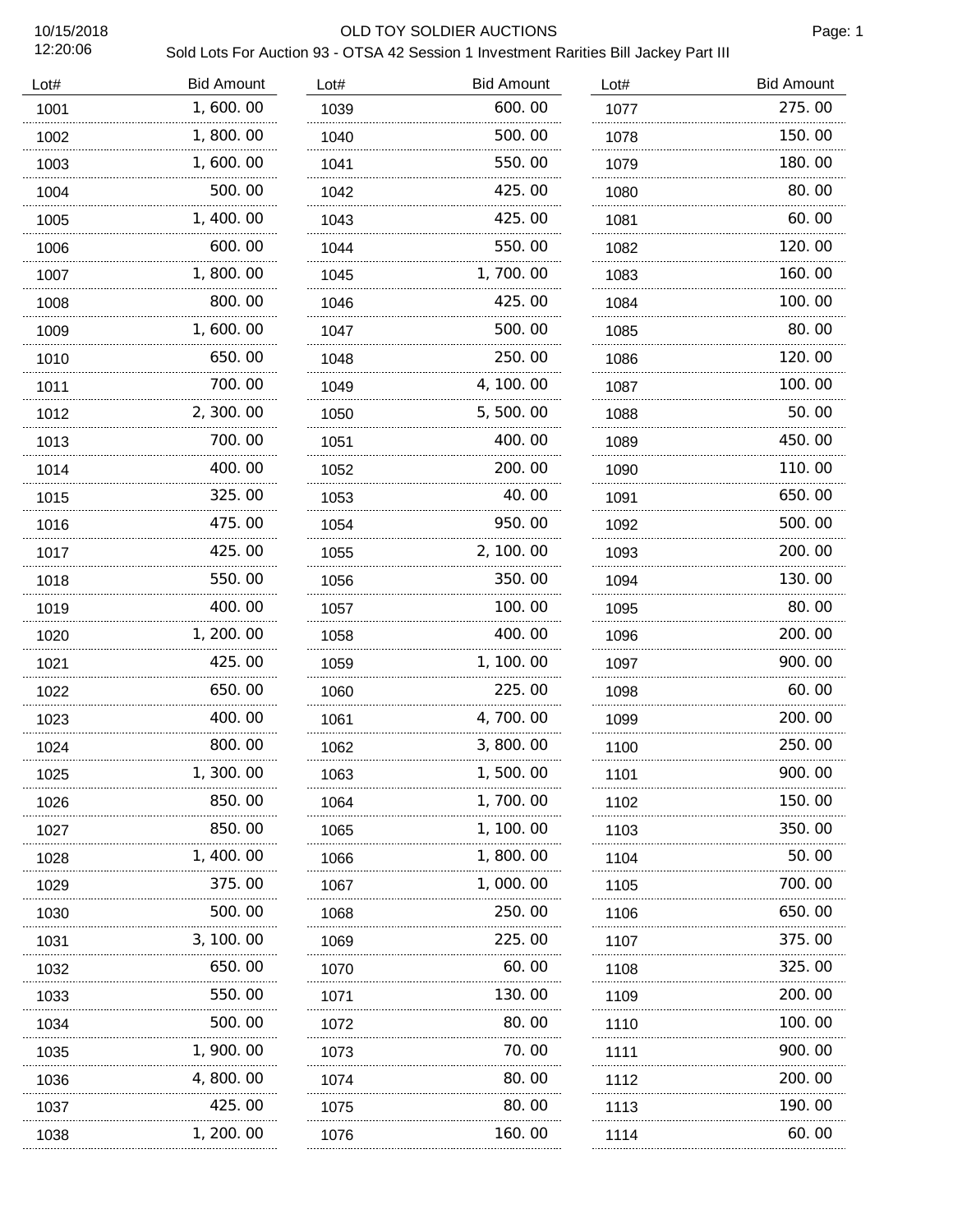12:20:06

### 10/15/2018 OLD TOY SOLDIER AUCTIONS

# Sold Lots For Auction 93 - OTSA 42 Session 1 Investment Rarities Bill Jackey Part III

| Lot# | <b>Bid Amount</b> | Lot# | <b>Bid Amount</b> | Lot# | <b>Bid Amount</b> |
|------|-------------------|------|-------------------|------|-------------------|
| 1115 | 200.00            | 1153 | 450.00            | 1191 | 950.00            |
| 1116 | 110.00            | 1154 | 2, 100.00         | 1192 | 425.00            |
| 1117 | 100.00            | 1155 | 550.00            | 1193 | 600.00            |
| 1118 | 400.00            | 1156 | 300.00            | 1194 | 300.00            |
| 1119 | 100.00            | 1157 | 500.00            | 1195 | 60.00             |
| 1120 | 100.00            | 1158 | 400.00            | 1196 | 400.00            |
| 1121 | 275.00            | 1159 | 4,300.00          | 1197 | 1,500.00          |
| 1122 | 5,000.00          | 1160 | 550.00            | 1198 | 2, 300.00         |
| 1123 | 6,000.00          | 1161 | 400.00            | 1199 | 350.00            |
| 1124 | 225.00<br>.       | 1162 | 500.00<br>        | 1200 | 400.00            |
| 1125 | 190.00            | 1163 | 425.00            | 1201 | 800.00            |
| 1126 | 80.00             | 1164 | 950.00            | 1202 | 600.00            |
| 1127 | 325.00            | 1165 | 800.00            | 1203 | 600.00            |
| 1128 | 600.00            | 1166 | 300.00            | 1204 | 350.00            |
| 1129 | 180.00            | 1167 | 350.00            | 1205 | 300.00            |
| 1130 | 6, 500.00         | 1168 | 500.00            | 1206 | 300.00            |
| 1131 | 180.00            | 1169 | 350.00            | 1207 | 250.00            |
| 1132 | 50.00             | 1170 | 200.00            | 1208 | 350.00            |
| 1133 | 350.00            | 1171 | 425.00            | 1209 | 250.00            |
| 1134 | 600.00            | 1172 | 300.00            | 1210 | 400.00            |
| 1135 | 1,700.00          | 1173 | 100, 00           | 1211 | 550.00            |
| 1136 | 40.00             | 1174 | 950.00            | 1212 | 650.00            |
| 1137 | 325.00            | 1175 | 600.00            | 1213 | 425.00            |
| 1138 | 400.00            | 1176 | 400.00            | 1214 | 325.00            |
| 1139 | 300.00            | 1177 | 850.00            | 1215 | 250.00            |
| 1140 | 700.00            | 1178 | 325.00            | 1216 | 1, 600. 00        |
| 1141 | 190.00            | 1179 | 750.00            | 1217 | 425.00            |
| 1142 | 325.00            | 1180 | 550.00            | 1218 | 120.00            |
| 1143 | 600.00            | 1181 | 1, 700. 00        | 1219 | 950.00            |
| 1144 | 1, 900. 00        | 1182 | 350.00            | 1220 | 3, 400, 00        |
| 1145 | 80.00             | 1183 | 200.00            | 1221 | 325.00            |
| 1146 | 550.00            | 1184 | 80.00             | 1222 | 700.00            |
| 1147 | 150.00            | 1185 | 400.00            | 1223 | 250.00            |
| 1148 | 550.00            | 1186 | 1,000.00          | 1224 | 800.00            |
| 1149 | 2, 100. 00        | 1187 | 300.00            | 1225 | 900.00            |
| 1150 | 425.00            | 1188 | 325.00            | 1226 | 500.00            |
| 1151 | 300.00            | 1189 | 400.00            | 1227 | 350.00            |
| 1152 | 400.00            | 1190 | 500.00            | 1228 | 250.00            |
|      |                   |      |                   |      |                   |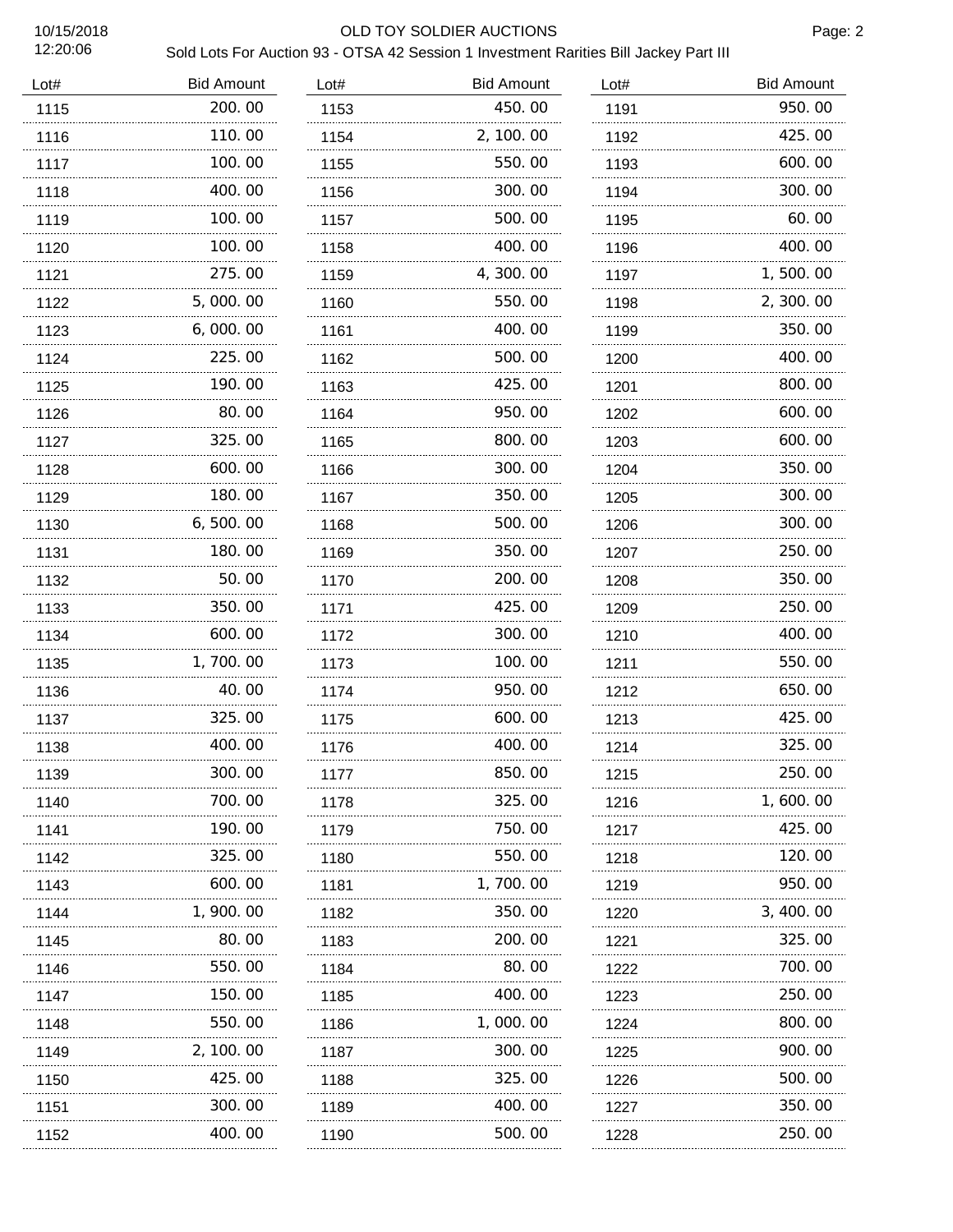12:20:06

### 10/15/2018 OLD TOY SOLDIER AUCTIONS

# Sold Lots For Auction 93 - OTSA 42 Session 1 Investment Rarities Bill Jackey Part III

| Lot# | <b>Bid Amount</b> | Lot# | <b>Bid Amount</b> | Lot# | <b>Bid Amount</b> |
|------|-------------------|------|-------------------|------|-------------------|
| 1229 | 140.00            | 1267 | 950.00            | 1305 | 400.00            |
| 1230 | 650.00            | 1268 | 425.00            | 1306 | 180.00            |
| 1231 | 1, 700. 00        | 1269 | 2, 100.00         | 1307 | 550.00            |
| 1232 | 1, 100. 00        | 1270 | 400.00            | 1308 | 950.00            |
| 1233 | 3, 100. 00        | 1271 | 550.00            | 1309 | 900.00            |
| 1234 | 1,600.00          | 1272 | 400.00            | 1310 | 1, 400. 00        |
| 1235 | 10,000.00         | 1273 | 2, 100.00         | 1311 | 1,600.00          |
| 1236 | 3,600.00          | 1274 | 350.00            | 1312 | 600.00            |
| 1237 | 1,000.00          | 1275 | 750.00            | 1313 | 750.00            |
| 1238 | 500.00            | 1276 | 1, 100. 00        | 1314 | 200.00            |
| 1239 | 250.00            | 1277 | 750.00            | 1315 | 850.00            |
| 1240 | 80.00             | 1278 | 1,500.00          | 1316 | 130.00            |
| 1241 | 600.00            | 1279 | 750.00            | 1317 | 70.00             |
| 1242 | 1, 100.00         | 1280 | 2, 100. 00        | 1318 | 120.00            |
| 1243 | 2,600.00          | 1281 | 2,600.00          | 1319 | 190.00            |
| 1244 | 275.00            | 1282 | 650.00            | 1320 | 190.00            |
| 1245 | 400.00            | 1283 | 1, 300.00         | 1321 | 180.00            |
| 1246 | 150.00            | 1284 | 1,000.00          | 1322 | 45.00             |
| 1247 | 120.00            | 1285 | 1,000.00          | 1323 | 550.00            |
| 1248 | 120.00            | 1286 | 2,500.00          | 1324 | 475.00            |
| 1249 | 100.00            | 1287 | 950.00            | 1325 | 400.00            |
| 1250 | 130.00            | 1288 | 600.00            | 1326 | 200.00            |
| 1251 | 425.00            | 1289 | 1, 200. 00        | 1327 | 250.00            |
| 1252 | 500.00            | 1290 | 600.00            | 1328 | 200.00            |
| 1253 | 400.00            | 1291 | 650.00            | 1329 | 120.00            |
| 1254 | 300.00            | 1292 | 900.00            | 1330 | 60.00             |
| 1255 | 80.00             | 1293 | 600.00            | 1331 | 120.00            |
| 1256 | 500.00            | 1294 | 400.00            | 1332 | 100.00            |
| 1257 | 170.00            | 1295 | 550.00            | 1333 | 325.00            |
| 1258 | 130.00            | 1296 | 1,000.00          | 1334 | 300.00            |
| 1259 | 100.00            | 1297 | 750.00            | 1335 | 130.00            |
| 1260 | 200, 00           | 1298 | 4, 700. 00        | 1336 | 110.00            |
| 1261 | 100.00            | 1299 | 1, 300. 00        | 1337 | 425.00            |
| 1262 | 130. 00           | 1300 | 250.00            | 1338 | 300.00            |
| 1263 | 130.00            | 1301 | 200.00            | 1339 | 600.00            |
| 1264 | 2, 100, 00        | 1302 | 250.00            | 1340 | 400.00            |
| 1265 | 400.00            | 1303 | 425.00            | 1341 | 400.00            |
| 1266 | 80.00             | 1304 | 250.00            | 1342 | 400.00            |
|      |                   |      |                   |      |                   |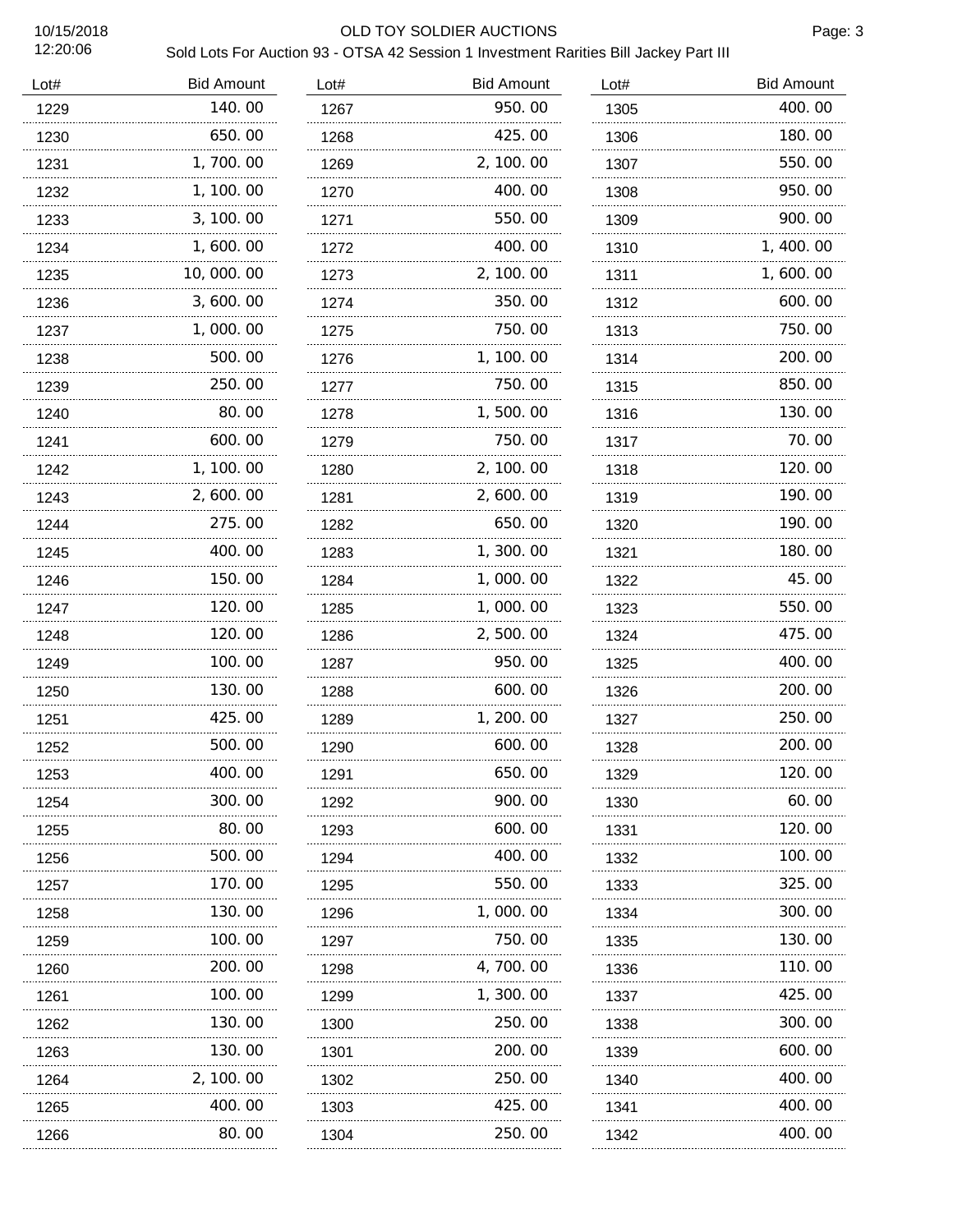# 10/15/2018 OLD TOY SOLDIER AUCTIONS Sold Lots For Auction 93 - OTSA 42 Session 1 Investment Rarities Bill Jackey Part III

| OLD IC         |  |
|----------------|--|
| on 93 - OTSA 4 |  |
|                |  |
|                |  |
|                |  |
|                |  |

| Lot#      | <b>Bid Amount</b> |  |  |  |
|-----------|-------------------|--|--|--|
| 1343      | 550.00            |  |  |  |
| 1344      | 400.00            |  |  |  |
| 1345      | 400.00            |  |  |  |
| 1346      | 700.00            |  |  |  |
| 1347      | 250.00            |  |  |  |
| 1348      | 140.00            |  |  |  |
| 1349      | 850.00            |  |  |  |
| 1350      | 600.00            |  |  |  |
| 1351      | 1, 200. 00        |  |  |  |
| 1352      | 275.00            |  |  |  |
| 1353      | 3,500.00          |  |  |  |
| 1354      | 2, 600. 00        |  |  |  |
| 1355      | 900.00            |  |  |  |
| 1356      | 1, 200. 00        |  |  |  |
| 1357      | 400.00            |  |  |  |
| 1358      | 325.00            |  |  |  |
| 1359      | 700.00            |  |  |  |
| 1360      | 140.00            |  |  |  |
| 1361      | 450.00            |  |  |  |
| 1362      | 140.00            |  |  |  |
| 1363      | 100. 00           |  |  |  |
| 1364      | 200.00            |  |  |  |
| 1365      | 200.00            |  |  |  |
| 1366      | 250.00            |  |  |  |
| 1367<br>. | 1.<br>900.00      |  |  |  |
| 1368      | 200.00            |  |  |  |
| 1369      | 3,600.00          |  |  |  |
| 1370      | 550.00            |  |  |  |
| 1371<br>. | 300.00            |  |  |  |
| 1372      | 130.00            |  |  |  |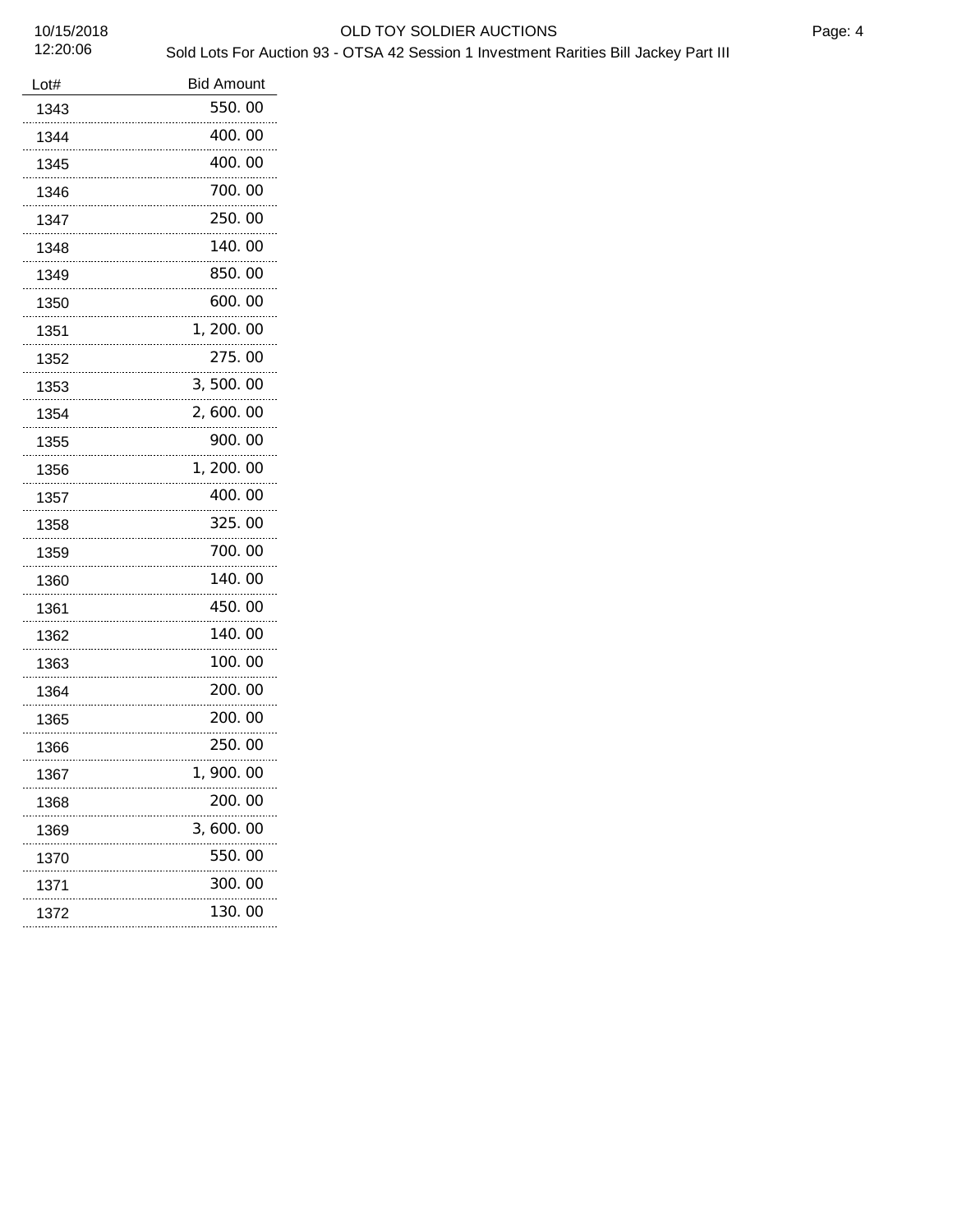### 10/15/2018 OLD TOY SOLDIER AUCTIONS

| Lot# | <b>Bid Amount</b> | Lot# | <b>Bid Amount</b> | Lot# | <b>Bid Amount</b> |
|------|-------------------|------|-------------------|------|-------------------|
| 2001 | 20.00<br>.        | 2039 | 110.00            | 2077 | 80.00             |
| 2002 | 20.00             | 2040 | 25.00             | 2078 | 20.00             |
| 2003 | 15.00             | 2041 | 50. 00            | 2079 | 30.00             |
| 2004 | 20.00             | 2042 | 60.00             | 2080 | 25.00             |
| 2005 | 20.00             | 2043 | 80.00             | 2081 | 40.00             |
| 2006 | 15.00             | 2044 | 550.00            | 2082 | 35.00             |
| 2007 | 50.00             | 2045 | 30.00             | 2083 | 15.00             |
| 2008 | 25.00             | 2046 | 35.00             | 2084 | 70.00             |
| 2009 | 40.00             | 2047 | 45.00             | 2085 | 25.00             |
| 2010 | 60.00             | 2048 | 50.00             | 2086 | 20.00             |
| 2011 | 170.00            | 2049 | 35.00             | 2087 | 25.00             |
| 2012 | 40.00             | 2050 | 35.00             | 2088 | 30.00             |
| 2013 | 30.00             | 2051 | 45.00             | 2089 | 25.00             |
| 2014 | 50.00             | 2052 | 70.00             | 2090 | 30.00             |
| 2015 | 20.00             | 2053 | 30.00             | 2091 | 40.00             |
| 2016 | 35.00             | 2054 | 70.00             | 2092 | 35.00             |
| 2017 | 40.00             | 2055 | 70.00             | 2093 | 20.00             |
| 2018 | 130.00            | 2056 | 150.00            | 2094 | 20.00             |
| 2019 | 45.00             | 2057 | 120.00            | 2095 | 140.00            |
| 2020 | 50.00             | 2058 | 110.00            | 2096 | 45.00             |
| 2021 | 15.00             | 2059 | 40.00             | 2097 | 25.00             |
| 2022 | 25.00             | 2060 | 25.00             | 2098 | 25.00             |
| 2023 | 25.00             | 2061 | 45.00             | 2099 | 30.00             |
| 2024 | 40.00             | 2062 | 275.00            | 2100 | 25.00             |
| 2025 | 40.00             | 2063 | 25.00             | 2101 | 150. 00           |
| 2026 | 60.00             | 2064 | 40.00             | 2102 | 90.00             |
| 2027 | 50.00             | 2065 | 45.00             | 2103 | 40.00             |
| 2028 | 60.00             | 2066 | 35.00             | 2104 | 250. 00           |
| 2029 | 25.00             | 2067 | 35.00             | 2105 | 70. 00            |
| 2030 | 20.00             | 2068 | 60.00             | 2106 | 10.00             |
| 2031 | 50. 00            | 2069 | 120.00            | 2107 | 40.00             |
| 2032 | 45.00             | 2070 | 60.00             | 2108 | 180.00            |
| 2033 | 50.00             | 2071 | 50.00             | 2109 | 30. 00            |
| 2034 | 90.00             | 2072 | 30.00             | 2110 | 45.00             |
| 2035 | 110.00            | 2073 | 25.00             | 2111 | 250.00            |
| 2036 | .<br>30.00        | 2074 | 60.00             | 2112 | 60.00             |
| 2037 | 25.00             | 2075 | 170.00            | 2113 | 70. 00            |
| 2038 | .<br>60.00        | 2076 | .<br>80.00        | 2114 | 60.00             |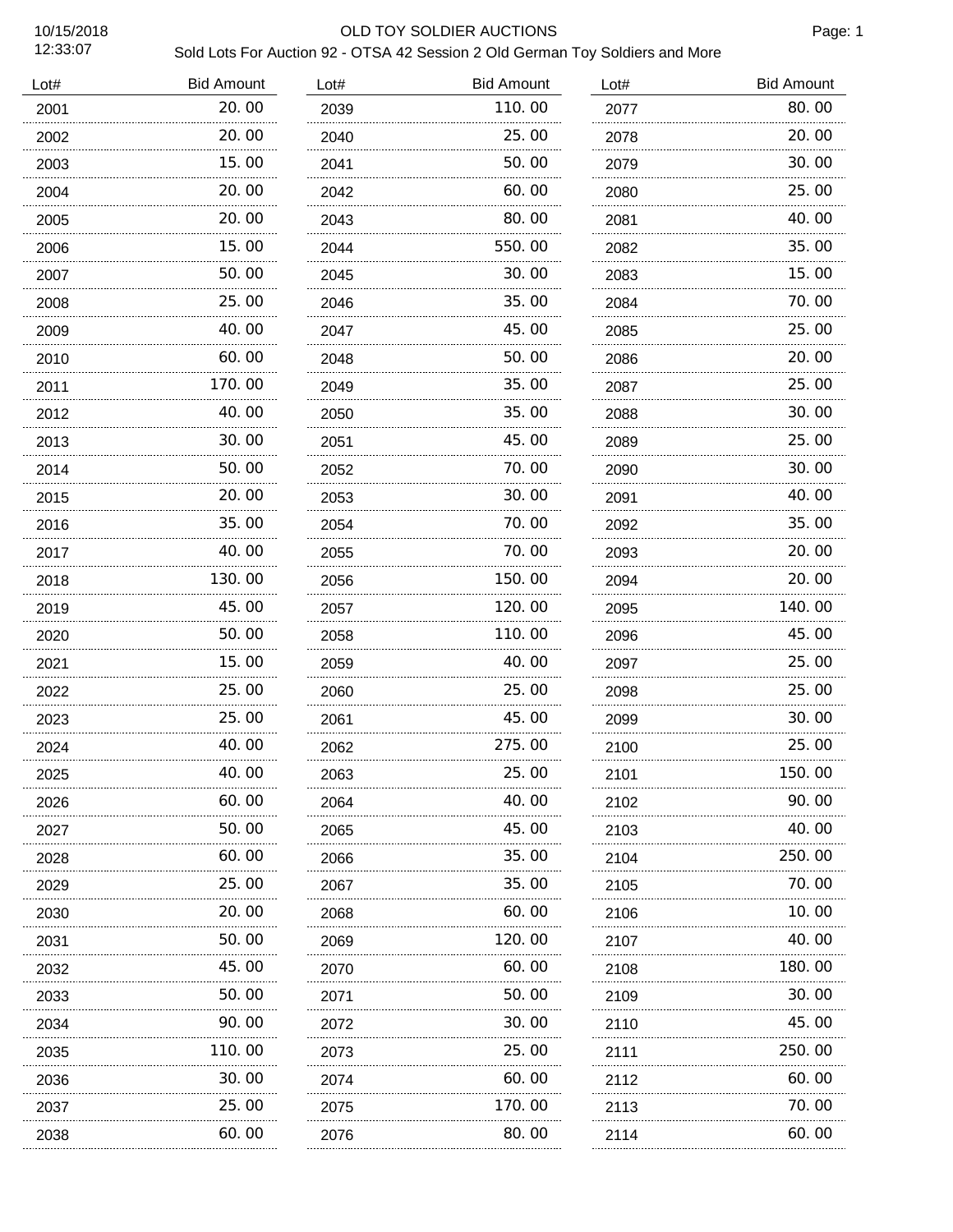### 10/15/2018 OLD TOY SOLDIER AUCTIONS

| Lot# | <b>Bid Amount</b> | Lot# | <b>Bid Amount</b> | Lot# | <b>Bid Amount</b> |
|------|-------------------|------|-------------------|------|-------------------|
| 2115 | 130.00            | 2153 | 90.00             | 2191 | 40.00             |
| 2116 | 120.00            | 2154 | 70.00             | 2192 | 60.00             |
| 2117 | 60.00             | 2155 | 60.00             | 2193 | 120.00            |
| 2118 | 40.00             | 2156 | 50.00             | 2194 | 100.00            |
| 2119 | 110.00            | 2157 | 45.00             | 2195 | 120.00            |
| 2120 | 110.00            | 2158 | 70.00             | 2196 | 70.00             |
| 2121 | 190.00            | 2159 | 70.00             | 2197 | 35.00             |
| 2122 | 100.00            | 2160 | 50.00             | 2198 | 50.00             |
| 2123 | 170.00            | 2161 | 110. 00           | 2199 | 80.00             |
| 2124 | 100.00            | 2162 | 70.00             | 2200 | 70.00             |
| 2125 | 90.00             | 2163 | 90. OO            | 2201 | 60.00             |
| 2126 | 90.00             | 2164 | 20.00             | 2202 | 50.00             |
| 2127 | 160.00            | 2165 | 25.00             | 2203 | 70.00             |
| 2128 | 130.00            | 2166 | 25.00             | 2204 | 40.00             |
| 2129 | 100.00            | 2167 | 80.00             | 2205 | 120.00            |
| 2130 | 45.00             | 2168 | 20.00             | 2206 | 35.00             |
| 2131 | 90.00             | 2169 | 60.00             | 2207 | 50.00             |
| 2132 | 90.00<br>.        | 2170 | 80.00             | 2208 | 50.00             |
| 2133 | 110.00            | 2171 | 70.00             | 2209 | 50.00             |
| 2134 | 120.00<br>.       | 2172 | 25.00             | 2210 | 70.00             |
| 2135 | 30.00             | 2173 | 40. 00            | 2211 | 70.00             |
| 2136 | 25.00<br>.        | 2174 | 100.00            | 2212 | 100.00            |
| 2137 | 350.00            | 2175 | 50.00             | 2213 | 120.00            |
| 2138 | 225.00            | 2176 | 40.00             | 2214 | 100.00            |
| 2139 | 325.00            | 2177 | 60.00             | 2215 | 140.00            |
| 2140 | 130.00            | 2178 | 70.00             | 2216 | 70.00             |
| 2141 | 140.00            | 2179 | 60.00             | 2217 | 45.00             |
| 2142 | 110.00            | 2180 | 250.00            | 2218 | 140.00            |
| 2143 | 45.00             | 2181 | 40.00             | 2219 | 60.00             |
| 2144 | 110.00            | 2182 | 200.00            | 2220 | 30.00             |
| 2145 | 160.00            | 2183 | 40.00             | 2221 | 130.00            |
| 2146 | 30.00             | 2184 | 35.00             | 2222 | 20.00             |
| 2147 | 35.00             | 2185 | 60. 00            | 2223 | 35.00             |
| 2148 | 25.00             | 2186 | 30.00             | 2224 | 60.00             |
| 2149 | 60.00             | 2187 | 60. 00            | 2225 | 40.00             |
| 2150 | 45.00             | 2188 | 45.00             | 2226 | 170.00            |
| 2151 | 25.00             | 2189 | 90. OO            | 2227 | 375.00            |
| 2152 | 90.00             | 2190 | 40.00             | 2228 | 80.00             |
|      |                   |      |                   |      |                   |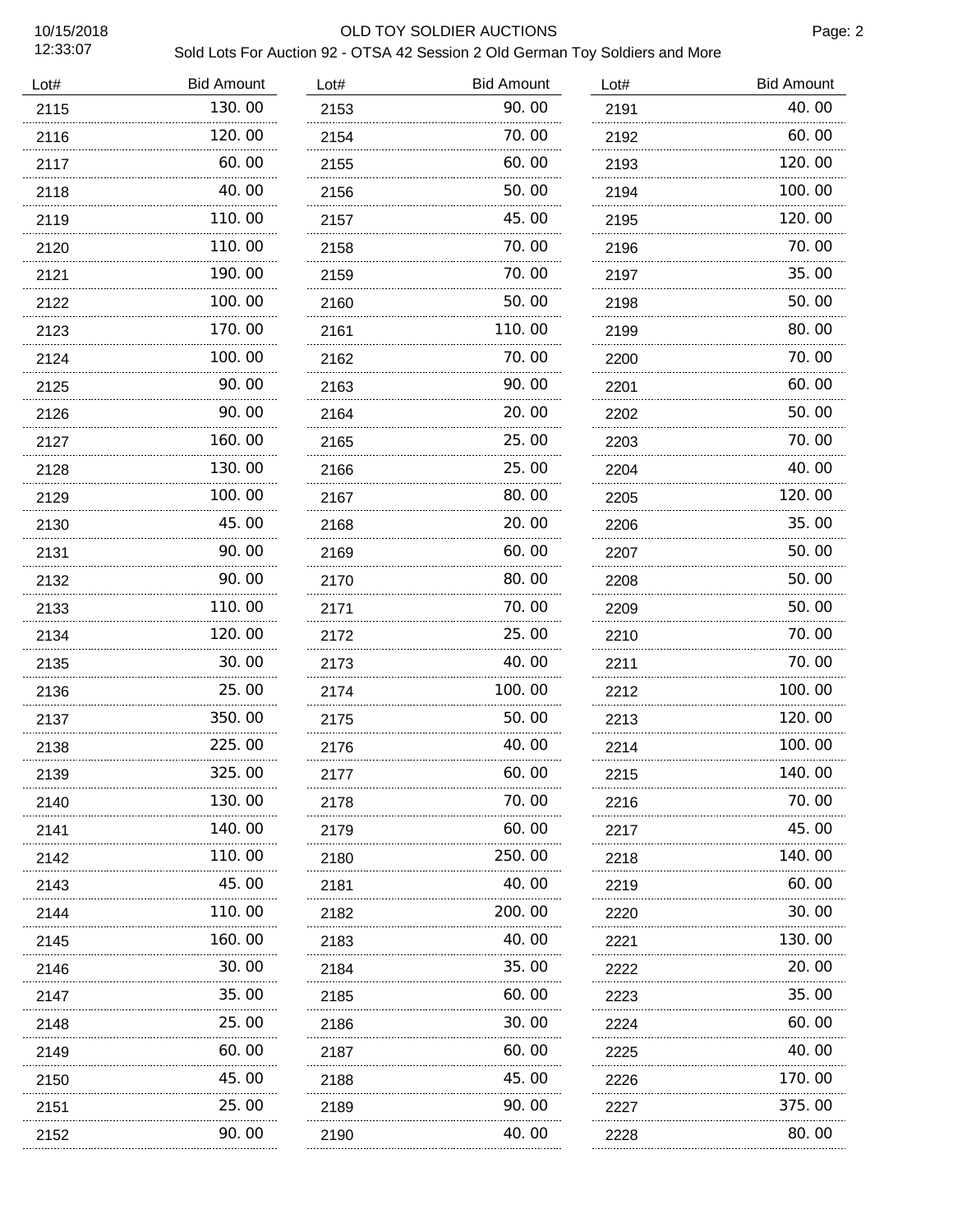### 10/15/2018 OLD TOY SOLDIER AUCTIONS

| Lot# | <b>Bid Amount</b> | Lot# | <b>Bid Amount</b> | Lot# | <b>Bid Amount</b> |
|------|-------------------|------|-------------------|------|-------------------|
| 2229 | 30.00             | 2268 | 50.00             | 2306 | 2,500.00          |
| 2230 | 200.00            | 2269 | 250.00            | 2307 | 2,800.00          |
| 2231 | 20.00             | 2270 | 60.00             | 2308 | 50.00             |
| 2232 | 100.00            | 2271 | 60.00             | 2309 | 60.00             |
| 2233 | 45.00             | 2272 | 190.00            | 2310 | 70.00             |
| 2234 | 50.00             | 2273 | 120.00            | 2311 | 60.00             |
| 2235 | 20.00             | 2274 | 30.00             | 2312 | 40.00             |
| 2236 | 15.00             | 2275 | 35.00             | 2313 | 50.00             |
| 2237 | 40.00             | 2276 | 60.00             | 2314 | 90.00             |
| 2238 | 35.00             | 2277 | 50.00             | 2315 | 225.00            |
| 2239 | 50.00             | 2278 | 70.00             | 2316 | 140.00            |
| 2240 | 45.00             | 2279 | 90.00             | 2317 | 900.00            |
| 2241 | 30.00             | 2280 | 35.00             | 2318 | 1, 200. 00        |
| 2242 | 850.00            | 2281 | 180.00            | 2319 | 1,700.00          |
| 2243 | 70.00             | 2282 | 50.00             | 2320 | 3, 300.00         |
| 2244 | 70.00             | 2283 | 120.00            | 2321 | 8,500.00          |
| 2245 | 20.00             | 2284 | 60.00             | 2322 | 1,400.00          |
| 2246 | 110.00            | 2285 | 50.00             | 2323 | 375.00            |
| 2247 | 100.00            | 2286 | 60.00             | 2324 | 300.00            |
| 2248 | 80.00             | 2287 | 80.00             | 2325 | 550.00            |
| 2249 | 80.00             | 2288 | 70.00             | 2326 | 250.00            |
| 2250 | 25.00             | 2289 | 80.00             | 2327 | 130.00            |
| 2252 | 120.00            | 2290 | 30.00             | 2328 | 200.00            |
| 2253 | 170.00            | 2291 | 50.00             | 2329 | 110.00            |
| 2254 | 90.00             | 2292 | 35.00             | 2330 | 375.00            |
| 2255 | 60. 00            | 2293 | 110. 00           | 2331 | 20. 00            |
| 2256 | 80. OO            | 2294 | 50.00             | 2332 | 70.00             |
| 2257 | 50. 00            | 2295 | 180. 00           | 2333 | 160. 00           |
| 2258 | 45. OO            | 2296 | 850.00            | 2334 | 40.00             |
| 2259 | 70. 00            | 2297 | 500.00            | 2335 | 90.00             |
| 2260 | 100. 00           | 2298 | 70.00             | 2336 | 80.00             |
| 2261 | 60. 00            | 2299 | 225.00            | 2337 | 60.00             |
| 2262 | 45. OO            | 2300 | 110.00            | 2338 | 160. 00           |
| 2263 | 60.00             | 2301 | 475.00            | 2339 | 35.00             |
| 2264 | 100. 00           | 2302 | 100.00            | 2340 | 100. 00           |
| 2265 | 45.00             | 2303 | 200.00            | 2341 | 80.00             |
| 2266 | 60. 00            | 2304 | 550.00            | 2342 | 140.00            |
| 2267 | 140.00            | 2305 | 1, 100. 00        | 2343 | 110.00            |
|      |                   |      |                   |      |                   |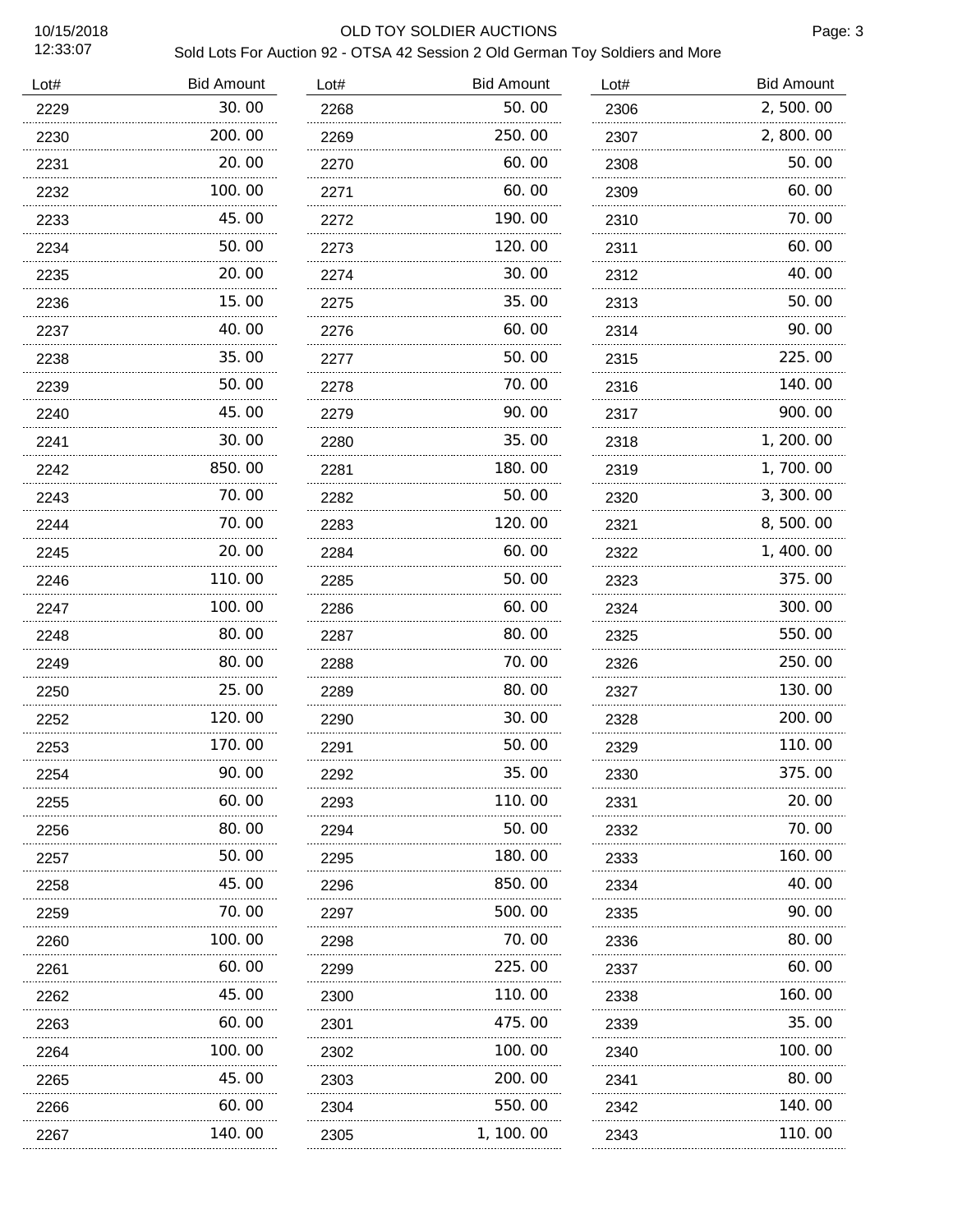### 10/15/2018 OLD TOY SOLDIER AUCTIONS

| Lot# | <b>Bid Amount</b> | Lot# | <b>Bid Amount</b> | Lot# | <b>Bid Amount</b> |
|------|-------------------|------|-------------------|------|-------------------|
| 2344 | 70.00             | 2382 | 1,600.00          | 2420 | 80.00             |
| 2345 | 90.00             | 2383 | 500.00            | 2421 | 100.00            |
| 2346 | 35.00             | 2384 | 400.00            | 2422 | 130.00            |
| 2347 | 150.00            | 2385 | 325.00            | 2423 | 80.00             |
| 2348 | 80.00             | 2386 | 375.00            | 2424 | 90.00             |
| 2349 | 250.00            | 2387 | 40. 00            | 2425 | 120.00            |
| 2350 | 45.00             | 2388 | 250.00            | 2426 | 90.00             |
| 2351 | 120.00            | 2389 | 80.00             | 2427 | 130.00            |
| 2352 | 30.00             | 2390 | 325.00            | 2428 | 90.00             |
| 2353 | 45.00             | 2391 | 60.00             | 2429 | 110.00            |
| 2354 | 70.00             | 2392 | 275.00            | 2430 | 90.00             |
| 2355 | 140.00            | 2393 | 350.00            | 2431 | 90.00             |
| 2356 | 275.00            | 2394 | 375.00            | 2432 | 90.00             |
| 2357 | 300.00            | 2395 | 180.00            | 2433 | 90.00             |
| 2358 | 35.00             | 2396 | 60.00             | 2434 | 90.00             |
| 2359 | 500.00            | 2397 | 180.00            | 2435 | 140.00            |
| 2360 | 80.00             | 2398 | 200.00            | 2436 | 90.00             |
| 2361 | 80.00             | 2399 | 90.00             | 2437 | 80.00             |
| 2362 | 90.00             | 2400 | 45.00             | 2438 | 110.00            |
| 2363 | 100.00            | 2401 | 130.00            | 2439 | 35.00             |
| 2364 | 225.00            | 2402 | 170.00            | 2440 | 800.00            |
| 2365 | 160.00            | 2403 | 325.00            | 2441 | 475.00            |
| 2366 | 325.00            | 2404 | 375.00            | 2442 | 1,600.00          |
| 2367 | 60.00             | 2405 | 45.00             | 2443 | 1, 200. 00        |
| 2368 | 25.00             | 2406 | 1, 100. 00        | 2444 | 500.00            |
| 2369 | 45.00             | 2407 | 400.00            | 2445 | 2, 100. 00        |
| 2370 | 35.00             | 2408 | 40.00             | 2446 | 1, 100. 00        |
| 2371 | 40.00             | 2409 | 70. 00            | 2447 | 1, 200. 00        |
| 2372 | 50.00             | 2410 | 80.00             | 2448 | 4, 400. 00        |
| 2373 | 70. 00            | 2411 | 250.00            | 2449 | 4, 500. 00        |
| 2374 | 110. 00           | 2412 | 700. 00           | 2450 | 950.00            |
| 2375 | 110.00            | 2413 | 300.00            | 2451 | 2, 100. 00        |
| 2376 | 110.00            | 2414 | 120. 00           | 2452 | 2, 200. 00        |
| 2377 | 45.00             | 2415 | 160.00            | 2453 | 800.00            |
| 2378 | 90. 00            | 2416 | 200.00            | 2454 | 2, 500, 00        |
| 2379 | 45.00             | 2417 | 400.00            | 2455 | 900.00            |
| 2380 | 850.00            | 2418 | 160.00            | 2456 | 850.00            |
| 2381 | 50.00             | 2419 | 200.00            | 2457 | 700.00            |
|      |                   |      |                   |      |                   |